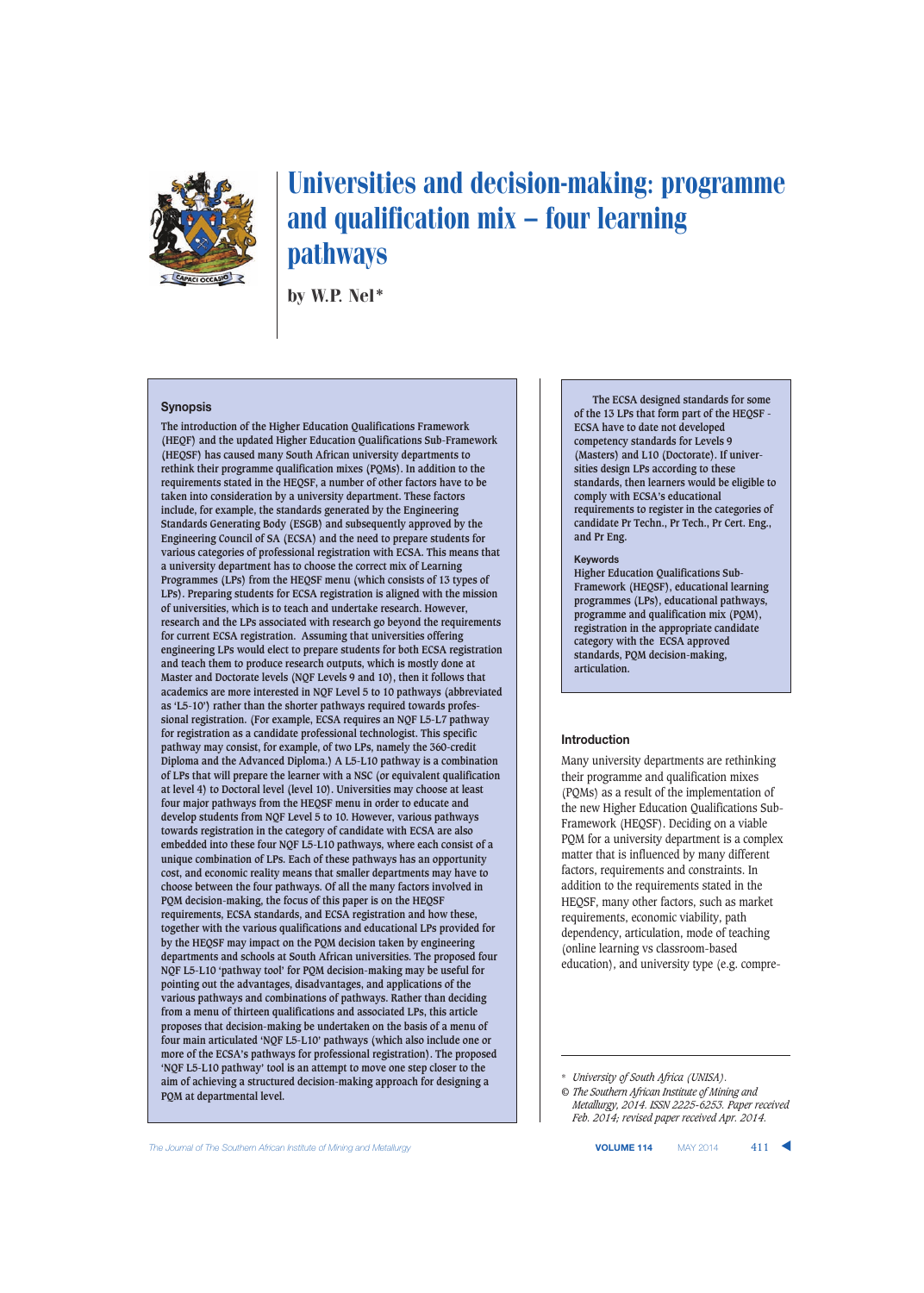hensive, research-intensive, or technology-focused) also have to be considered. One of the implications of the mergers of Rand Afrikaans University with Technikon Witwatersrand to form the University of Johannesburg and the old University of South Africa (Unisa) with Technikon Southern Africa to form the new Unisa is that these comprehensive universities may now offer the B Eng degree. Should they do that? This decision forms part of the decision-making that will determine their future PQMs, the combination of HEQSFaligned programmes to offer in the future.

Competency standards approved by ECSA are the prime requirement to be considered by departments offering engineering-related programmes and an important factor when deciding on a PQM. The inclusion or exclusion of Work-Integrated Learning (WIL) is also an important HEQSFrelated provision that has to be taken into consideration by university departments.

The word 'pathway' is to be found in a number of ECSA documents. 'Pathway' means the combination of educational LPs that must be followed to attain a specific goal (e.g. compliance with the educational requirements for professional registration as engineer, certificated engineer, technologist, and technician). Academic staff at universities have two major responsibilities: tuition and research. Research and the LPs associated with research go beyond the requirements for current ECSA registration. Assuming that universities offering engineering LPs would elect to both prepare students for ECSA registration and teach them to produce research outputs, which is mostly done at Masters and Doctorate Levels (NQF Levels 9 and 10), then it follows that academics are more interested in NQF Level 5 to 10 pathways (abbreviated as 'L5-10') rather than the shorter pathways required towards professional registration. (For example, ECSA requires an NQF L5-L7 pathway for registration as a candidate professional technologist. This specific pathway may consist, for example, of two LPs, namely the 360-credit Diploma and the Advanced Diploma.) A L5-L10 pathway is a combination of LPs that will prepare the learner with a National Senior Certificate (NSC) (or equivalent qualification at exit level 4) to Doctoral level (exit level 10).

This paper does not focus on all the factors, requirements, and constraints that may impact, in various ways, on the PQM decision, but attempts to investigate the proposed 'NQF L5-L10 pathways method' or tool to simplify PQM decisionmaking while considering only some of the factors, requirements, and constraints such as the requirements specified by the ECSA and the HESQF. For this purpose, I have identified four main pathways (for NQF L5-L10) from the HEQSF document for developing and educating someone from National Senior Certificate (NSC) to doctoral level. In this article, I shall show that these NQF Level 5 to 10 pathways, combined with the various pathways leading to registration with the appropriate candidate category with the ECSA, are important tools that can be used in the complex PQM decision-making process. These pathways are proposed as a method for reducing the complexity of decision-making (from the broad menu of thirteen HEQSF qualifications) to

one of deciding between articulated pathways to achieve various goals while considering various factors, requirements, and constraints that may impact on the PQM decision of a department. In essence, I have generalized and expanded ECSA's pathways for professional registration to a proposed 'pathway tool' in order to reduce the complexity of PQM decision-making by one level. Instead of deciding from a menu of qualifications and associated programmes allowed by the HEQSF, I shall propose, in this article, that decisionmaking be done from a menu of articulated NQF L5-L10 pathways that incorporate HEQSF-compliant ECSA pathways for engineering practitioners.

#### **Background information**

A PQM of a university is a list, menu, or mix of approved LPs and qualifications that will be subsidized by the Department of Higher Education and Training (DHET). A university department or school has to follow a certain procedure to get its programmes on to such a list. In the future, the PQM of South African universities may consist only of programmes provided for by the HEQSF.

The HEQF was gazetted by the South African Minister of Education in 2007 and is an integral part of the National Qualifications Framework (NQF). It was updated in January 2013 and is now called the HEQSF. Universities are allowed to offer qualifications at NQF Levels 5 through 10. The thirteen types of qualifications that form part of the HEQSF menu are listed in Table I. It is important to note that Universities of Technology (UoTs) – the former technikons – and comprehensive universities are particularly affected by the HEQSF because national diplomas have been replaced by diplomas and the B Tech-degree has been excluded from the HEQSF. See Tables I and II.

ECSA designed standards for some of the 13 LPs that form part of the HEQSF. ECSA has, however, not developed competency standards for the Level 8 Postgraduate diploma, Level 9 Professional Masters, and L10 Professional Doctoral degrees. The HEQSF has significant implications for educational providers. Changes to Work-integrated Learning (WIL) are also described in the HEQSF (2013, p. 11).

A number of South African universities have designed their new HEQSF-aligned PQMs and are in the process of obtaining approval. It may still take a while until the HEQSFaligned PQMs will be implemented. Currently, the requirements for registration with the ECSA for various types of candidacy programmes are as described in Table II. In the case of the technician, certificated engineer, and engineer a single LP is required to meet the academic requirements for professional registration. In the case of the technologist this pathway is longer in terms of the number of LPs that must be completed - it consist of at least two LPs, namely a National Diploma and BTech. See Table II.

In the past the UoTs offered cooperative education, meaning that the educational institution and industry cooperated to provide a joint educational programme, which might have included work-integrated learning (WIL). This practice has been largely continued by UoTs and comprehensive universities (CUs) that offer vocational programmes.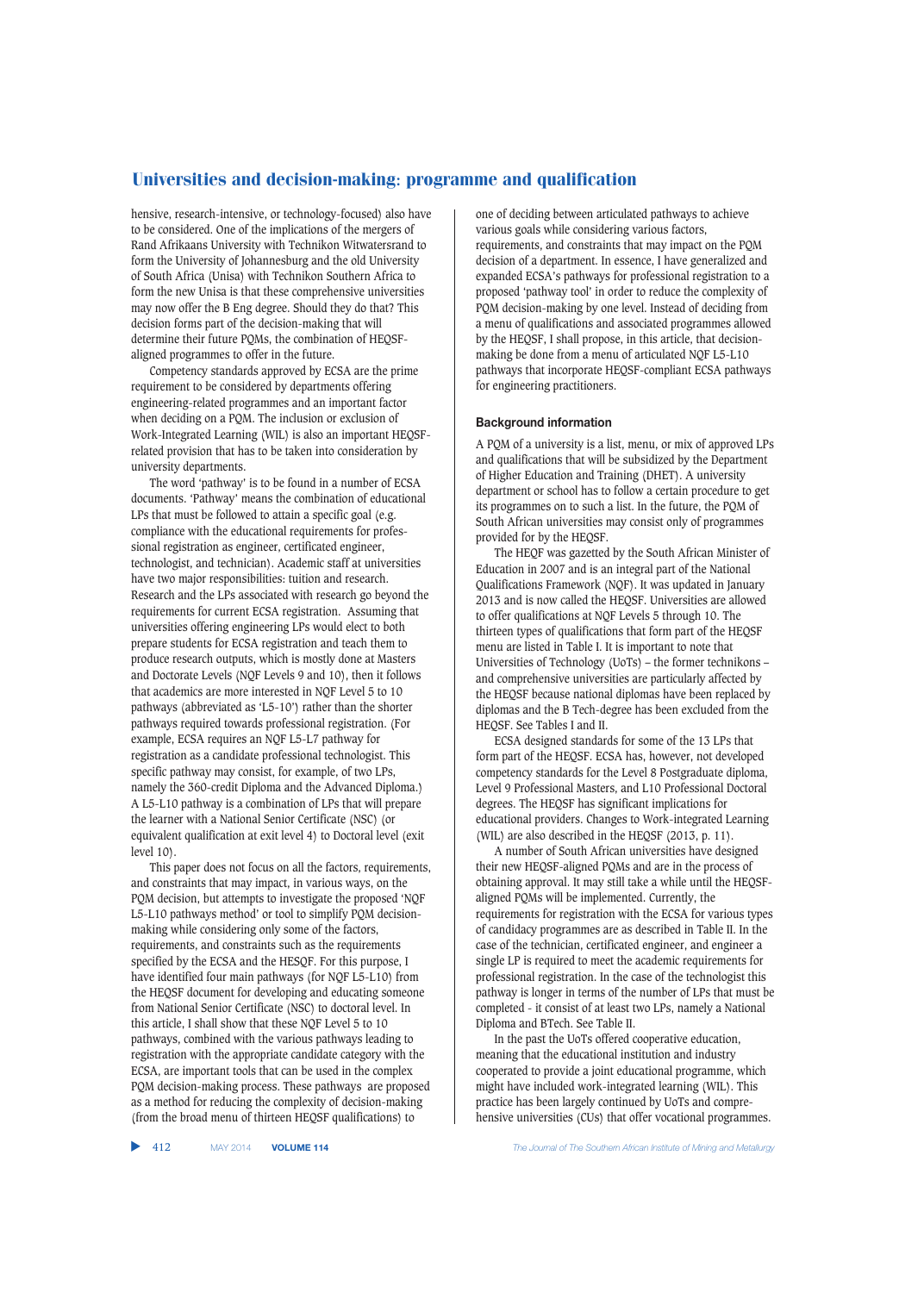| Table I                                                                |                |                                                   |          |  |  |  |
|------------------------------------------------------------------------|----------------|---------------------------------------------------|----------|--|--|--|
| The HEQSF qualifications menu                                          |                |                                                   |          |  |  |  |
| Undergraduate                                                          |                | Postgraduate                                      |          |  |  |  |
| Qualification                                                          | Level          | Qualification                                     | Level    |  |  |  |
| Higher certificate                                                     | 5              | Postgraduate diploma<br>Bachelor honours degree   | 8<br>8   |  |  |  |
| Advanced certificate<br>Diploma (240 credits)<br>Diploma (360 credits) | 6<br>6<br>6    |                                                   |          |  |  |  |
| Advanced diploma<br>Bachelor's degree                                  | $\overline{7}$ | Master's degree<br>(Professional) Master's degree | 9<br>9   |  |  |  |
| (Professional) Bachelor's degree                                       | 8              | Doctoral degree<br>(Professional) Doctoral degree | 10<br>10 |  |  |  |

| Table II<br>Pre-HEQSF pathways towards professional registration |                                                                                                                         |  |  |  |
|------------------------------------------------------------------|-------------------------------------------------------------------------------------------------------------------------|--|--|--|
| Category of professional registration                            | Pre-HEQSF academic requirements for professional registration in the various categories                                 |  |  |  |
| Technician                                                       | National Diploma                                                                                                        |  |  |  |
| <b>Certificated Engineer</b>                                     | Recognised certificate of competency (COC) for example the COC Mine Manager<br>(Mine Health and Safety) (Metalliferous) |  |  |  |
| Technologist                                                     | National Diploma + B Tech (Eng), or M Tech (Eng) and pre-requisite LPs                                                  |  |  |  |
| Engineer                                                         | B Eng/BSc (Eng)                                                                                                         |  |  |  |

Source: ECSA (http://www.ecsa.ac.za)

CUs like UJ and Unisa may in future for example, decide to include both traditional academic and vocation-based programmes in their PQMs.

The HEQSF is one of three sub-frameworks. The others are the framework for General and Further Education Subframework (GFETSF) and the framework for Occupational Qualifications (QCTO [sa], p. 3). The HEQSF provides for three progression routes, namely vocational, professional, and general academic. These are listed in Table III and are related to some extent to the 'types' of universities found in South Africa. According to the HEQSF (2013, p. 9), undergraduate certificates and diplomas are usually found within the vocational route, while the professional Bachelor, Master's, and Doctorate degrees are characteristic of the professional route. The general academic learning route focuses primarily on theoretical knowledge and research at higher levels.

It is important to note that the HEQSF specifies certain minimum requirements for qualifications. The minimum number of credits may, however, be exceeded by universities. For example, the HEQSF specifies that the Higher Certificate should consist of at least 120 credits. ECSA's minimum requirement is, however, 140 and multiples of 140 credits. See Table IV (HEQSF, 2013, pp. 21, 22, 25, 28, 30; Van Niekerk, 2013: slide 11). It is not currently clear whether (public) universities will receive subsidy for those credits that exceed the minimum number as specified by the HEQSF.

## **Four articulated (NQF L5-10) pathways under the HEQSF**

Figure 1 illustrates four main L5-L10 higher educational pathways, with the National Senior Certificate (NSC) or its equivalent as the admission requirement and the Doctorate as the exit level (Actually, there are more than four such pathways if the differences at Master's and Doctoral level are also considered.) Please note that Figure 1 relates to engineering, since it uses some of ECSA's names for the various HEQSF qualifications.

If the sole purpose is to develop a student from NSC to Doctoral level (and not for a specific ECSA registration catergory), then pathway 1 is a substitute for pathways 2, 3, and 4. Similarly, pathway 2 is a substitute for pathways 1, 3, and 4, and so on (for developing a student with a NSC right up to Doctoral level). Note that each qualification in a specific pathway complements the others in the same pathway. This means that all the qualifications, except for the Doctorate, are prerequisites for (subsequent) others in the same pathway. The removal of any one of the qualifications in a specific pathway will result in articulation deficiency. The view that some programmes or pathways may be substitutes for others points to the fact that they may compete for the same students, assuming that such students meet the admission requirements of the different programmes.

The Journal of The Southern African Institute of Mining and Metallurgy **VOLUME 114** MAY 2014 413 **▲**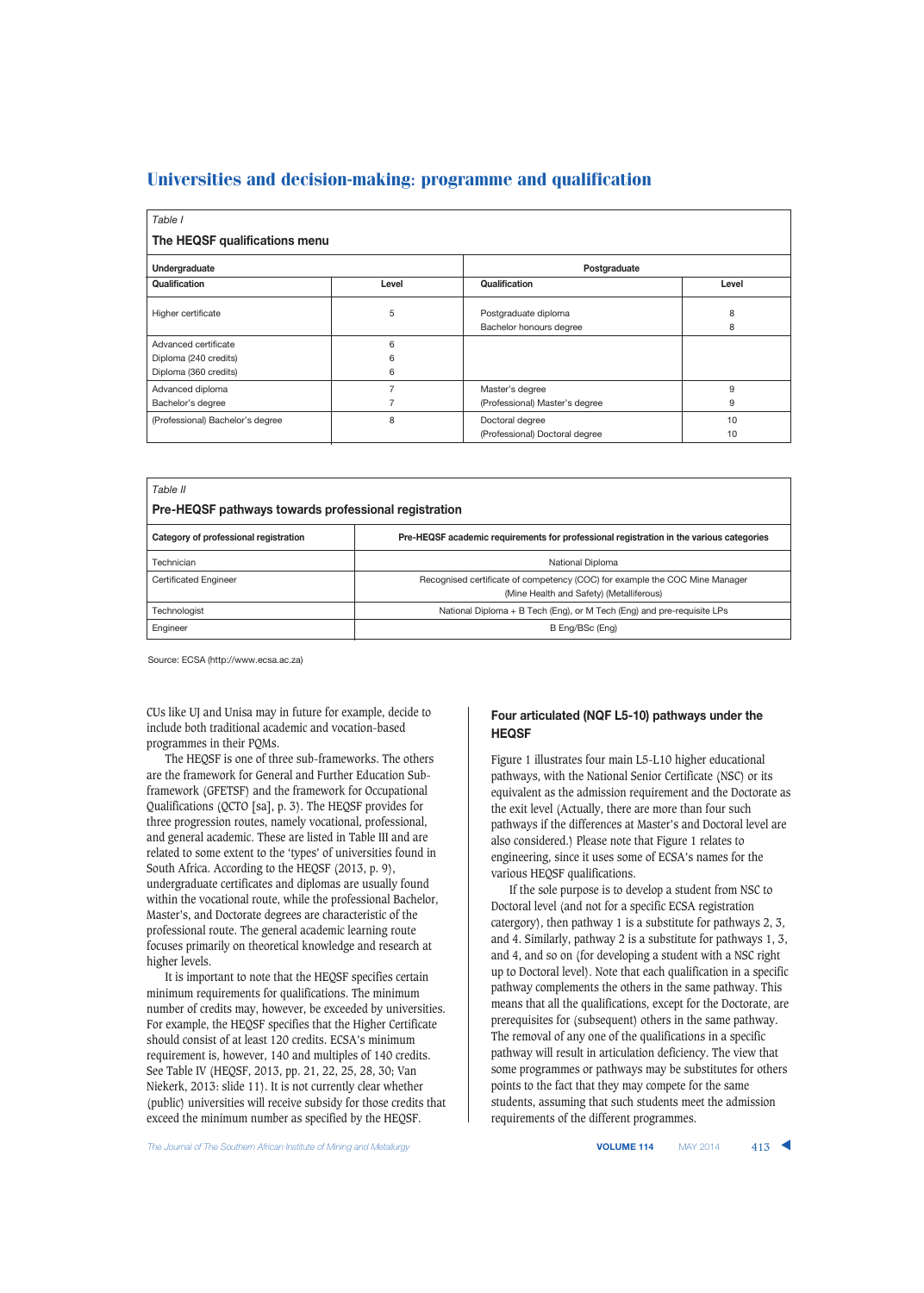*Table III*

**Vocational (V), professional (P), and general (G) academic routes provided for in the HEQSF (ECSA qualification standards exist for those in italics)**

| <b>NOF</b><br>level | Type of qualification and route<br>according to the HEQSF                                                                                                                                                           | V | P | G |
|---------------------|---------------------------------------------------------------------------------------------------------------------------------------------------------------------------------------------------------------------|---|---|---|
| 5                   | Higher Certificate - 'primarily vocational'<br>(HEQSF, 2013: 21)                                                                                                                                                    | X |   |   |
| 6                   | Advanced Certificate - 'primarily<br>vocational' (HEQSF, 2013: 21); 'particular<br>career or professional context'<br>(HEQSF, 2013: 23)                                                                             | X |   |   |
| 6                   | Diploma (minimum, 240 credits) and<br>Diploma (minimum, 360 credits) - 'primarily<br>has a vocational orientation, which includes<br>professional, vocational, or industry specific<br>knowledge' (HEQSF, 2013: 24) | X |   |   |
| $\overline{7}$      | Advanced Diploma - 'vocational or<br>professional preparation or specialisation'<br>(HEQSF, 2013: 26)                                                                                                               | X | X |   |
| $\overline{7}$      | (General) Bachelor's degree - minimum<br>360 credits (HEQSF, 2013: 26)                                                                                                                                              |   |   | X |
| 8                   | Professional Bachelor's degree - minimum<br>480 credits (HEQSF, 2013: 26)                                                                                                                                           |   | X |   |
| 8                   | Bachelor Honours degree - 'broad and<br>generic areas of study, disciplines or<br>professions' (HEQSF, 2013: 30)                                                                                                    |   | X | X |
| 8                   | Postgraduate Diploma (HEQSF, 2013: 31)                                                                                                                                                                              |   | X | X |
| 9                   | Master's degree (HEQSF, 2013: 32)<br>(Professional) Master's degree<br>(HEQSF, 2013: 33)                                                                                                                            |   | X | X |
| 10                  | Doctoral degree (HEQSF, 2013: 36)<br>(Professional) Doctoral degree<br>(HEQSF, 2013: 38)                                                                                                                            |   | X | X |

Note that the HEQSF provides for two variants of the diploma, one consisting of 240 credits and another consisting of 360 credits (HEQSF, 2013, p. 24).

The concept of articulation is an important factor that should guide PQM decision-making. The *White Paper for Post-school Education and Training* stresses that articulation must be provided between various qualifications, that students should not experience any 'dead ends', and that people should be able to improve their qualifications without unnecessary repetition/duplication (DHET, 2013: viii).

#### **LPs approved by the ECSA**

The introduction of the HEQF set into motion a chain of events. The ECSA approved a number of generic HEQF/HEQSF-aligned competency standards for LPs that form part of the pathways for professional registration as an engineer, technologist, technician, certificated engineer, and the category of candidate with the Engineering Council of South Africa (ECSA). The Engineering Standards Generating Body (ESGB) is a committee of ECSA that develops and recommends relevant competency standards (qualification) for engineering practitioners for approval by to ECSA (Van Niekerk, 2013: slide 8).

ECSA pathways obviously have an influence on a faculty or school of engineering's PQM and the individual departments and/or sections that make up this faculty or school. In a number of cases, the ECSA introduced additional requirements (in addition to those required by the HEQSF) for those qualifications that form pathways to the various categories of professional registration. ECSA's professional development model towards registration is a two-stage process. Obtaining a relevant, engineering-accredited qualification is the first stage. Stage 2, (professional development of engineering practitioners) consists of a candidacy programme. The various forms of professional registration (and their pathways) with the ECSA are shown in Figure 2 prescribing learning outcomes.



**Figure 1—From National Senior Certificate (NSC) to PhD - four articulated pathways under the HEQSF (ECSA qualification standards exist for those in italics and underlined)**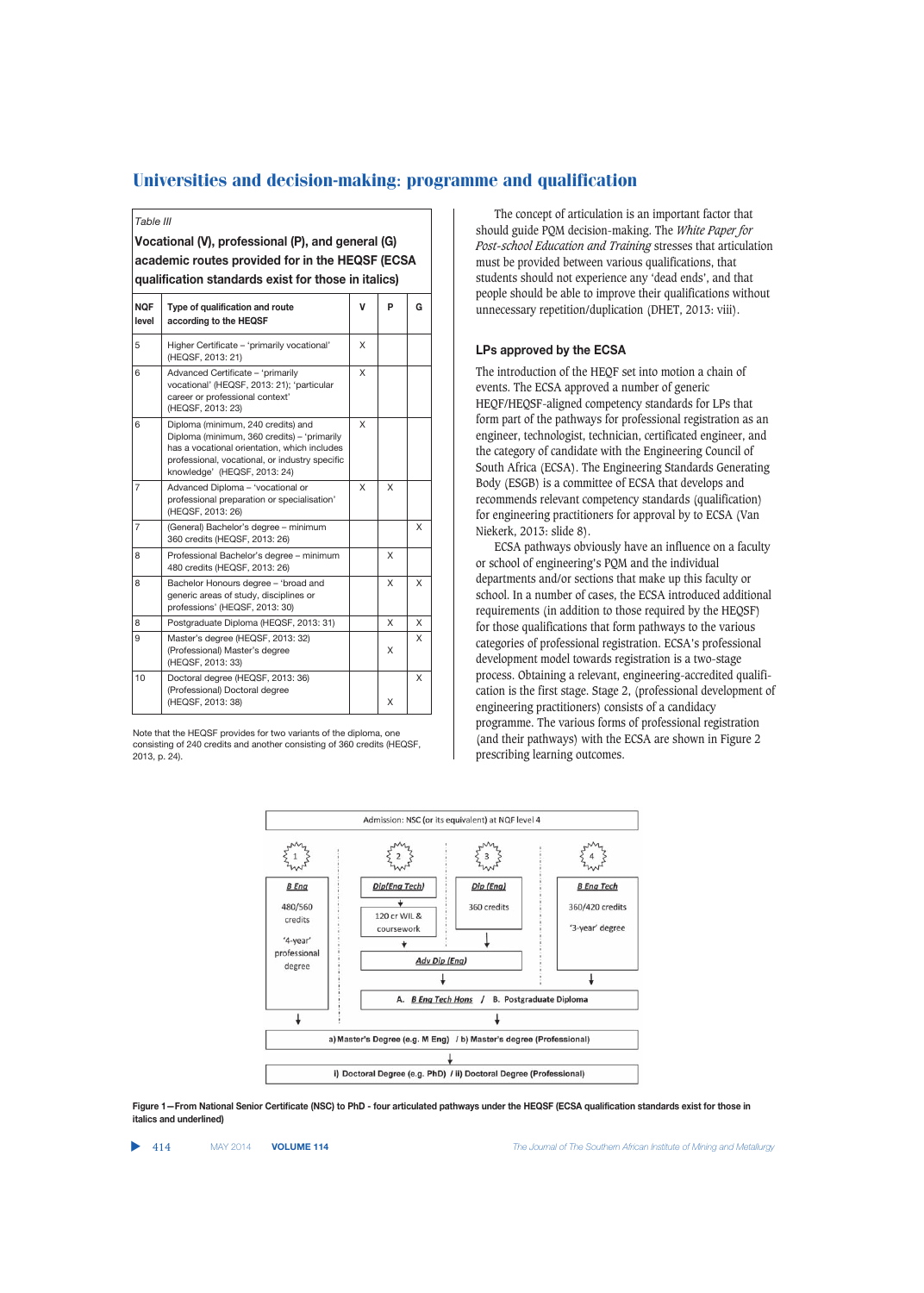| Table IV                                                                            |                                              |                                            |  |  |  |
|-------------------------------------------------------------------------------------|----------------------------------------------|--------------------------------------------|--|--|--|
| Differences between the HEQSF's and ECSA's requirements for selected qualifications |                                              |                                            |  |  |  |
| Qualification                                                                       | <b>HEQSF's minimum specified NQF credits</b> | <b>ECSA's minimum required NQF credits</b> |  |  |  |
| <b>Higher Certificate</b>                                                           | 120                                          | $140 - HCert($ Eng)                        |  |  |  |
| <b>Advanced Certificate</b>                                                         | 120                                          | 140 – AdvCert(<br>Eng)                     |  |  |  |
| Diploma                                                                             | 240<br>360                                   | 280 - Dip (Eng Tech)<br>360 - Dip (Eng)    |  |  |  |
| Advanced Diploma                                                                    | 120                                          | $140 - \text{AdvDip(Eng)}$                 |  |  |  |
| <b>B</b> degree<br>B degree (Professional)                                          | 360<br>480                                   | 420 - BEng Tech<br>$560 - \text{BEng}$     |  |  |  |
| <b>Bachelor Honours</b>                                                             | 120                                          | 140 - BEng Tech(Hons)                      |  |  |  |



**Figure 2—Pathways towards professional registration with the ECSA (Van Niekerk, 2013: slide 12)**

It is important to note that ECSA's pathways are not comprehensive NQF L5-10 pathways. (Currently, the B Eng degree at NQF Level 8 is the highest qualification that ECSA acknowledge for professional registration. This does not, however, prevent ECSA from adding further pathways for professional registration in the future.) It may be useful for engineering departments to incorporate one or more of ECSA's pathways into one or more NQF L5-10 pathways in order to prepare students not only for professional registration, but also to provide them with a route via which they can become involved in research (if research outputs are important for a specific department).

## **'NQF L5-10' pathways as a decision-making tool**

Departments have one of the following three options as far as the selection of NQF L5-10 pathways are concerned:

➤ To offer part of a NQF L5-10 pathway only. In this case, the four main 'NQF L5-10' LP are not useful as a tool. In a specific area of study a department may decide to offer one or two programmes on the ECSA

framework (Figure 2) only. This may be done for a number of reasons (e.g. addressing a specific industry need). Another reason may be that such an area of study may not be earmarked for research activities. A decision has been made, for example, at Unisa's Department of Electrical and Mining Engineering, to offer a Higher Certificate and Advanced Certificate in Mine Surveying only. (Note that PLATO is the professional body for mine surveyors.) ECSA's competency standards do not cater for programmes in the area of mine surveying, since surveying is not primarily considered as an engineering field of study

➤ To offer one 'comprehensive' (NQF L5-10) pathway only. The depth of the field of study may, for example, justify offering one comprehensive pathway. Student numbers, economic viability, staff capacity, and other factors may create an environment in which it is advisable to offer one comprehensive pathway only. The *White Paper for Post-school Education and Training* expresses the need for a greater focus on research and innovation, the building of research

The Journal of The Southern African Institute of Mining and Metallurgy **VOLUME 114 VOLUME 114** MAY 2014 415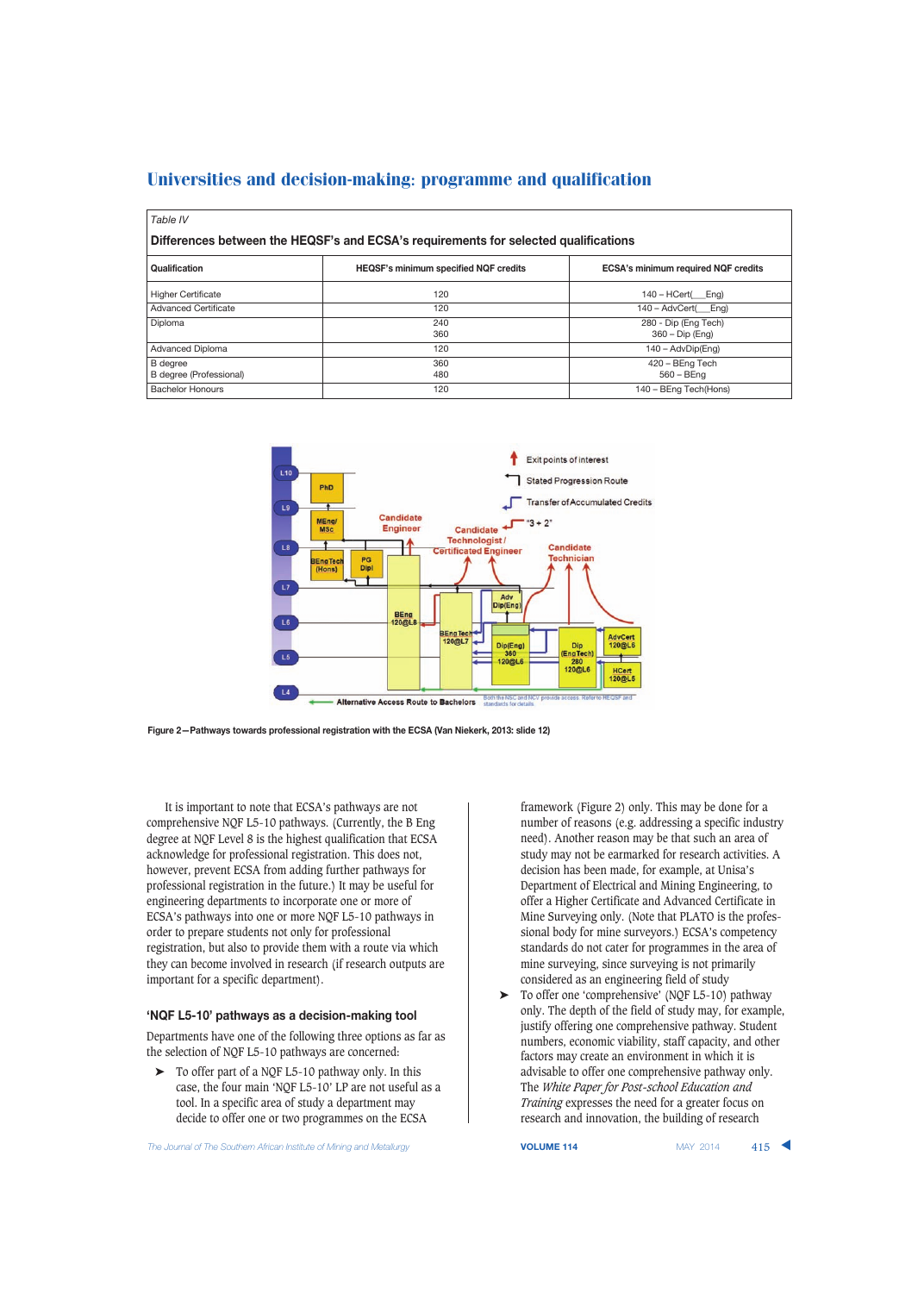capacity, and the creation of more Master's and PhD learners (DHET, 2013: xiv, 33, 35). It is for these reasons that a full NQF level 5 to 10 pathway is proposed as the PQM for mining engineering at Unisa

➤ To offer multiple 'comprehensive' (NQF L5-10) pathways. This may be done if the appropriate conditions exist. This option is discussed in more detail below.

The following provides some information and guidelines on the usefulness, advantages, disadvantages, and applications of various NQF L5-10 pathways and combinations of pathways.

#### *Offering pathway 1 (starting with the B Eng)*

Pathway 1 consists of three LPs, namely the B Eng, Master's, and Doctoral degrees (see Figures 1 and 2). It therefore includes the (ECSA) pathway for developing a person with a NSC to the level where the academic requirements for registration as a candidate professional engineer are met.

Pathway 1 is offered by many engineering faculties at traditional academic universities. This pathway has basically not been affected by the HEQSF. Some of these universities may be research-intensive institutions that want to focus on the postgraduate level. One of the advantages of this pathway is that the B Eng degree is a well-established qualification that has been offered by a number of universities for a considerable period of time. Two (potential) disadvantages of this pathway are as follows:

- ➤ The admission requirements for the B Eng degree at most universities preclude many students from registering for this LP, e.g. symbols for Mathematics and Physical Science.
- ➤ Offering a B Eng degree by means of distance learning is problematic due to the fact that it is a 560-credit qualification and a student in full-time employment may take very long to complete this degree. Employed students will also have to spent time away from the workplace to attend laboratory sessions and non-workbased WIL if incorporated into such a programme.

## *Offering pathway 2 (starting with the Dip [Eng Tech])*

Pathway 2 consists of five LPs, namely the 240-credit Dip (Eng Tech), Adv Dip (Eng), B Eng Tech Hons, M Eng, PhD, as well as a WIL component (HEQSF, 2013: 24). See Figures 1 and 2. This pathway includes a number of the vocational programmes listed in Table III. It is therefore an appropriate option for a department at a comprehensive university that wants to offer both vocational and academic programmes and that has a history of offering vocational programmes. Pathway 2 will allow such a department to keep its current student body (since a switch to pathway 1, for example, will result in higher admission requirements (for the B Eng degree) which only a much smaller percentage of its current student body is likely to meet). (This example points to the 'path-dependency' factor, which is not discussed in this paper.) One would expect more diversity in the staff profile of a department offering this pathway: some members will need to have gained industrial experience and done vocational

programmes themselves, while some staff will, in addition, have to be recognized researchers with the ability to supervise research at Master's and Doctorate levels. One of its main strengths is that this pathway could prepare students for three of ECSA's four categories of professional registration, namely Certificated Engineer, Technologist, and Technician (Figure 2). It is therefore the single most flexible pathway in terms of ECSA's requirements for professional registration, and should be of great use to the general student population and, indeed, most industries.

One of the advantages of pathway 2, which is particularly relevant to distance learning, is its multiple exit levels combined with the fact that it includes some of the smallest programmes (in terms of credit value). This is very important, since a learner who is in full-time employment may take twice as long to complete a programme compared with a student at a class-based institution. More exit levels and shorter programmes in a pathway therefore reduce the risk of (1) non-completion on the part of the student, and (2) reduced government subsidy on the part of the university.

An important advantage (from a university's perspective) of pathway 2 is that WIL does not form a compulsory requirement for the 240-credit diploma, but follows after the diploma has been completed – this means that the 240 credit diploma is a prerequisite for the WIL component for learners aspiring to achieve access to the Advanced Diploma. In terms of the HEQSF, universities will be held responsible for placing students in industry for work-based, WIL (HEQSF, 2013: 11, 24). In 2011, 860 students were registered for the current National Diploma in Mining Engineering at Unisa. The number of students that complete the National Diploma successfully are fewer and more manageable as far as WIL placement is concerned. There are a number of reasons for this relatively low throughput rate, but two are worth mentioning:

- 1) Distance learning requires the student to be both highly disciplined and independent
- 2) The admission requirements for mining at Unisa are much lower compared with those of the University of Pretoria and the University of the Witwatersrand.

In pathway 2, an additional 120 credits to the 240-credit Diploma must be completed in order to obtain admission to the level 7 Advanced Diploma in Engineering. This is described in the HEQSF (2013: 25) as follows: 'Candidates who complete the 240-credit Diploma may enter an Advanced Diploma upon successful completion of a work-integrated learning component or a combination of work-integrated learning and coursework equivalent to 120 credits that is approved and accredited by an education provider and/or a professional body and a QC.' (See Figure 1.)

#### *Offering pathway 3 (starting with the Dip [Eng])*

Pathway 3 consists of five LPs, namely the 360-credit Diploma, Adv Dip (Eng), B Eng Tech Hons, M Eng, and PhD. See Figures 1 and 2. Like pathway 2, it includes a number of the vocational programmes, listed in Table III.

Pathway 3 may achieve the same basic objective as pathway 2, but includes WIL in the (360-credit) diploma. The

▲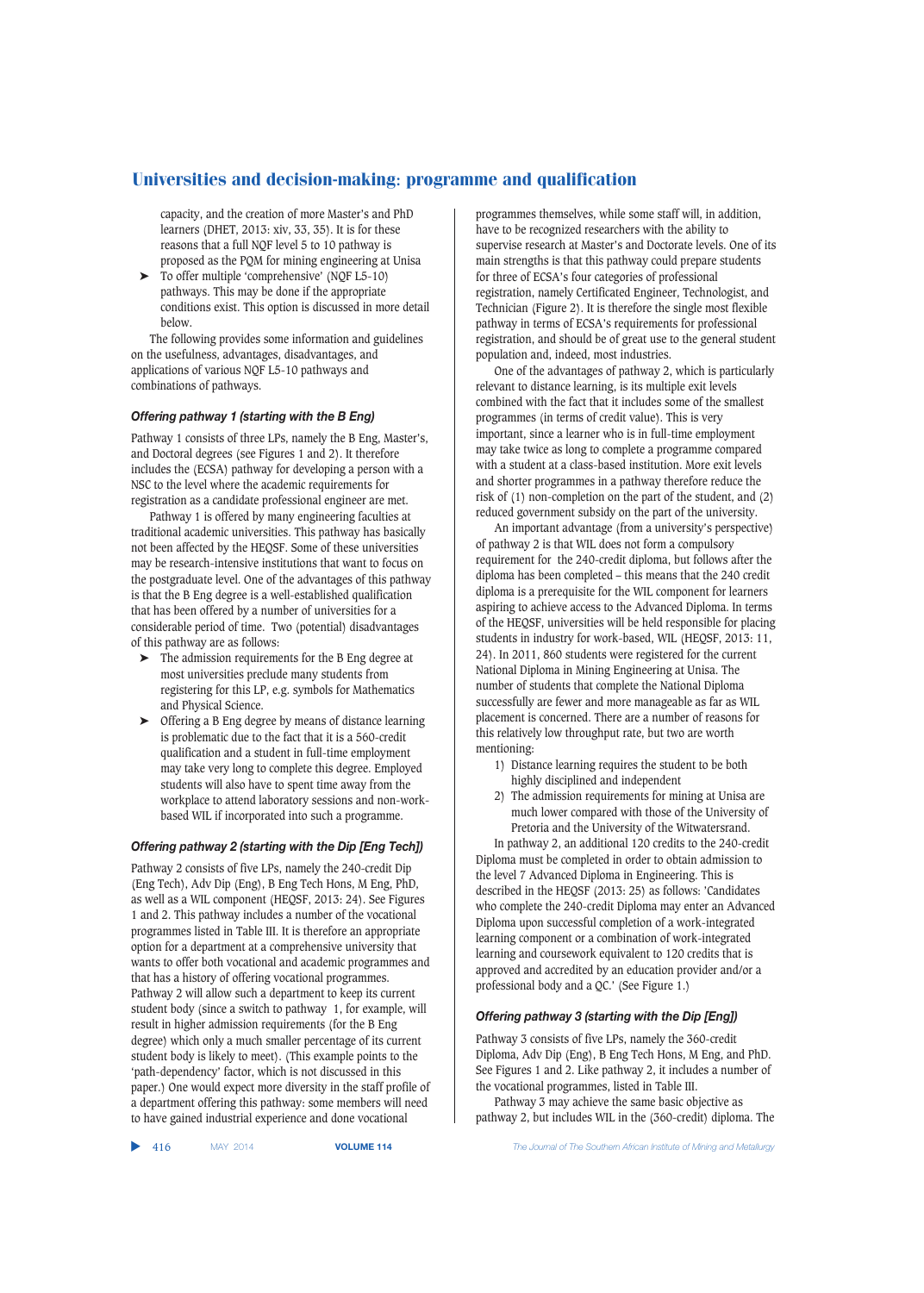disadvantage of pathway 3 is that the lack of sufficient placement opportunities for the 360-credit diploma may prevent some students from graduating in the shortest time possible and thus influence a university's throughput rate and government subsidy. Pathway 3 – where the diploma includes a WIL component (as indicated in Figure  $2$ ) – is recommended only in cases where the university can guarantee WIL placement for students. (See 'Brief comment regarding WIL placement'.)

#### *Offering pathway 4 (starting with the B Eng Tech)*

Pathway 4 consists of four LPs, namely the B Eng Tech, B Eng Tech Hons, M Eng, and PhD. See Figures 1 and 2. Pathway 4 is an option for a UoT or CU that elects to implement the new B Eng Tech as an 'alternative' to the current B Tech degree/national diploma combination. (Traditional academic universities are not excluded from this pathway.) One advantage is that this could prepare students for two categories of ECSA professional registration (Table V). Another is that students obtain a 'degree' and not a 'diploma' at undergraduate level – this is important for some students. (In pathways 2 and 3 students will obtain a 'degree' for the first time only at postgraduate level – the honours degree.)

#### *Offering pathways 1 and 2*

The combination of these two pathways is an appropriate option for a fairly well-resourced department that has enough students to ensure the viability of both pathways. It combines the strengths of pathway 2 with the more ambitious and elitist pathway 1. This may be a good option for a large department at a comprehensive university. All four levels of professional registration with ECSA can be covered by means of this combination (Table V).

#### *Offering other combinations of pathways*

Other combinations of pathways are also possible (e.g. offering pathways 1, 2, 3, and 4). Offering all four pathways is recommended only for very large, extremely well-resourced departments with very high numbers of students.

#### *General remark regarding the need for a diversity of educational pathways*

Engineering departments in the country will have to collectively offer a diversity of LPs to ensure that suitable numbers of technicians, technologists, certificated engineers, and professional engineers are educated and trained to cater for the country's need for scarce skills i.e. range of engineering practitioners.

#### *Brief comment regarding WIL placement*

The HEQSF (2013: 11) provides for at least five types of WIL: simulated learning, work-directed theoretical learning, problem-based learning, project-based learning, and workplace-based learning. One type of WIL which is currently being used is workplace-based learning. As far as this type of learning is concerned, the HEQSF (2013: 11) states that: 'Where the entire WIL component or any part of it takes the form of workplace-based learning, it is the responsibility of institutions that offer programmes requiring credits for such learning to place students into appropriate workplaces.' The implication of this requirement is different from current practice (at Unisa) where it is also the student's responsibility to try and find WIL placement, an internship, employment, or a bursary with a mining company. The WIL office at Unisa enables students to upload CVs to a database that is available to employers. Unisa currently provides students with an experiential learning guide and mentor's guide for WIL and relies on mines, mentors at mines, and heads of department to ensure that students are exposed to the various areas prescribed. The new HEQSF expect universities to guarantee workplace-based learning. For every learner enrolling on the respective programme, given the fact that universities do not own mines or other workplaces, industry's participation and support for WIL is crucial. It is, however, also important to note that the HEQSF provides for greater diversity of WIL activities. That said, it is extremely

#### *Table V*

**Individual NQF L5-10 pathways and their relationship with pathways that lead to professional registration with the ECSA NQF L5-10 pathway Inclusion of the ECSA pathways for registration as professional ...** 

| . .<br>. .                             | $\sim$   |                              |                          |                   |
|----------------------------------------|----------|------------------------------|--------------------------|-------------------|
|                                        | Engineer | <b>Certificated Engineer</b> | Technologist             | <b>Technician</b> |
|                                        | Yes      | No                           | No                       | No                |
| 2                                      | No       | Yes                          | Yes                      | Yes               |
| 3                                      | No       | Yes                          | Yes                      | Yes               |
| 4                                      | No       | Yes                          | Yes                      | No                |
| and 2                                  | Yes      | Yes                          | Yes                      | Yes               |
| $\cdots$                               | ۰        | $\overline{\phantom{a}}$     | $\overline{\phantom{a}}$ |                   |
| (Other combinations, e.g. 1, 2, and 3) | Yes      | Yes                          | Yes                      | Yes               |